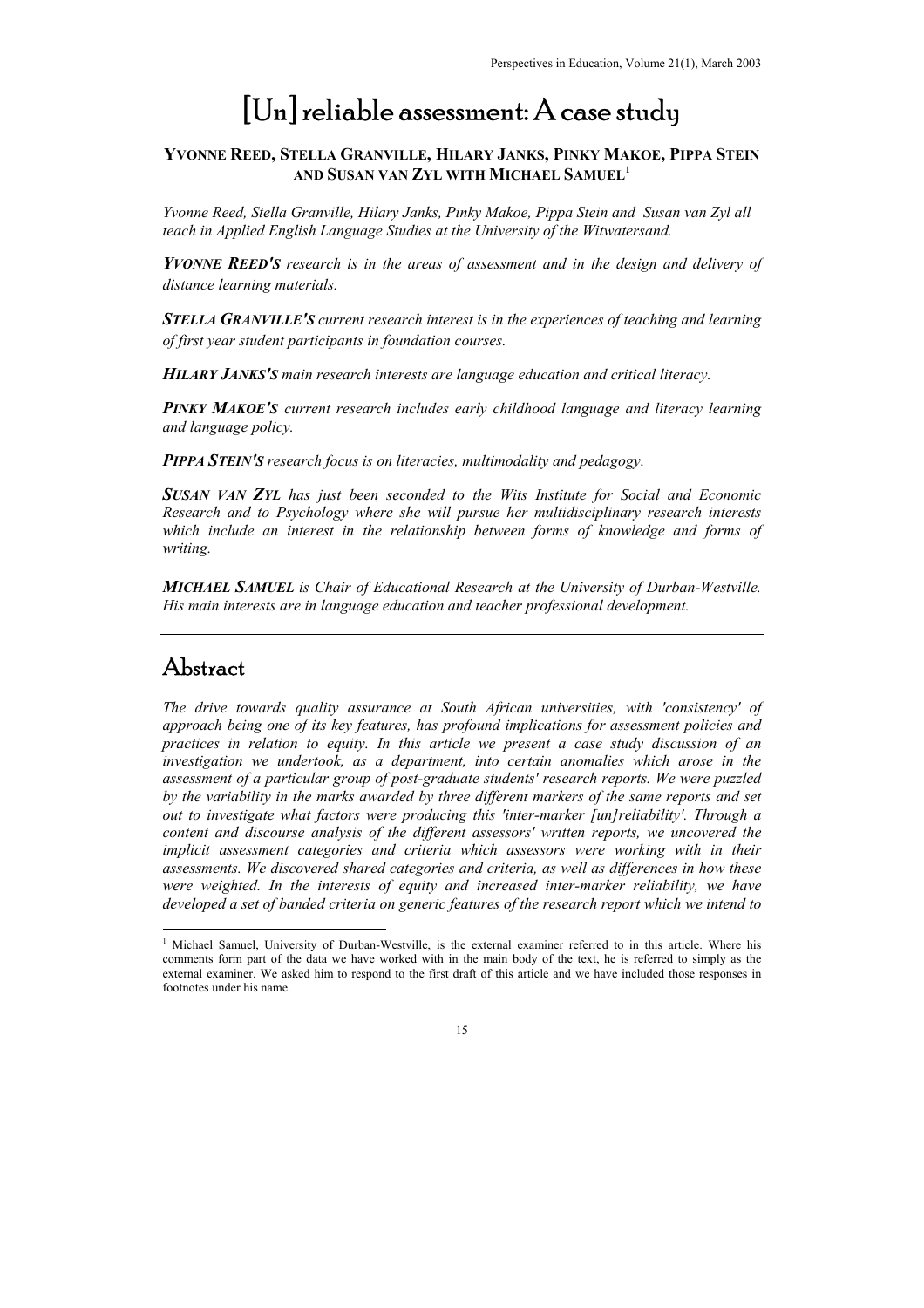Perspectives in Education, Volume 21(1), March 2003

*trial. We also surfaced two unresolved issues: the use of language and the role of the writer's 'voice' in the research report. As a result of this investigation, we argue that the 'consistency' of assessment within and across universities aspired to by quality assurers (such as the HEQC in the South African context) is difficult to achieve and much still depends on professional judgement, intellectual position and personal taste*.

In this article, six staff in Applied English Language Studies (AELS) at the University of the Witwatersrand, analyse the assessment of Honours research reports in one particular year.<sup>1</sup> What puzzled the staff was the variability in the marks awarded by three different markers of the same reports. The article is divided into five sections:

- an introduction which locates the case within assessment in Higher Education;
- a description of the case itself and the method of enquiry;
- data analysis which enabled the production of agreed assessment criteria that could be banded in categories;
- data analysis which produced disagreement particularly on the issue of 'voice';
- implications for assessment practice.

# Introduction

In 1999 the University of Western Australia's on-line newsletter, *Issues of Teaching and Learning*, noted that the assessment of dissertations and theses is an area in which there has been limited research and discussion (http://www.csd.uwa.edu.au/newsletter/issue0899). Brown, Bull and Pendlebury (1997) writing on project work in higher education which culminates in a research report or dissertation, note that there has not yet been substantial research on such project work or its assessment (121). They suggest that three common difficulties in the assessment of projects are 'variations between assessors, variations in the difficulty of projects and the variations in students' and supervisors' contribution to the project report' (127). The focus of this article is on the first of these difficulties: variations among assessors. We foreground issues pertaining to variation in relation to (1) [un]shared assessment criteria, (2) weighting of these criteria and (3) judgement based on differing intellectual 'positions'.

At a time when South African universities are expected to pay more attention than ever before to quality assurance, with 'consistency' of approach being one of its key features (Gipps, 1994; Smout, 2002), we argue that while the specification of explicit assessment criteria can go some way towards providing students and their assessors with guidelines on project/task requirements, such criteria do not guarantee reliability of assessment and in the end much still depends on professional judgement. We have used Gipps' (1994) definition of reliability:

Reliability is concerned with the accuracy with which the test measures the skill or attainment it is designed to measure. The underlying reliability questions are: would an assessment produce the same or similar score on two occasions or if given by two assessors? Reliability therefore relates to consistency of pupil performance and

<sup>&</sup>lt;sup>2</sup> We have chosen not to disclose the year to protect the identities of students involved and because we believe that the issues raised do not pertain only to a particular year or group of students. We believe that the particular case that we have considered can be generalised to other years and groups that we have taught, and we hope that readers will recognise some of their own practices in this discussion of our work.

<sup>16</sup>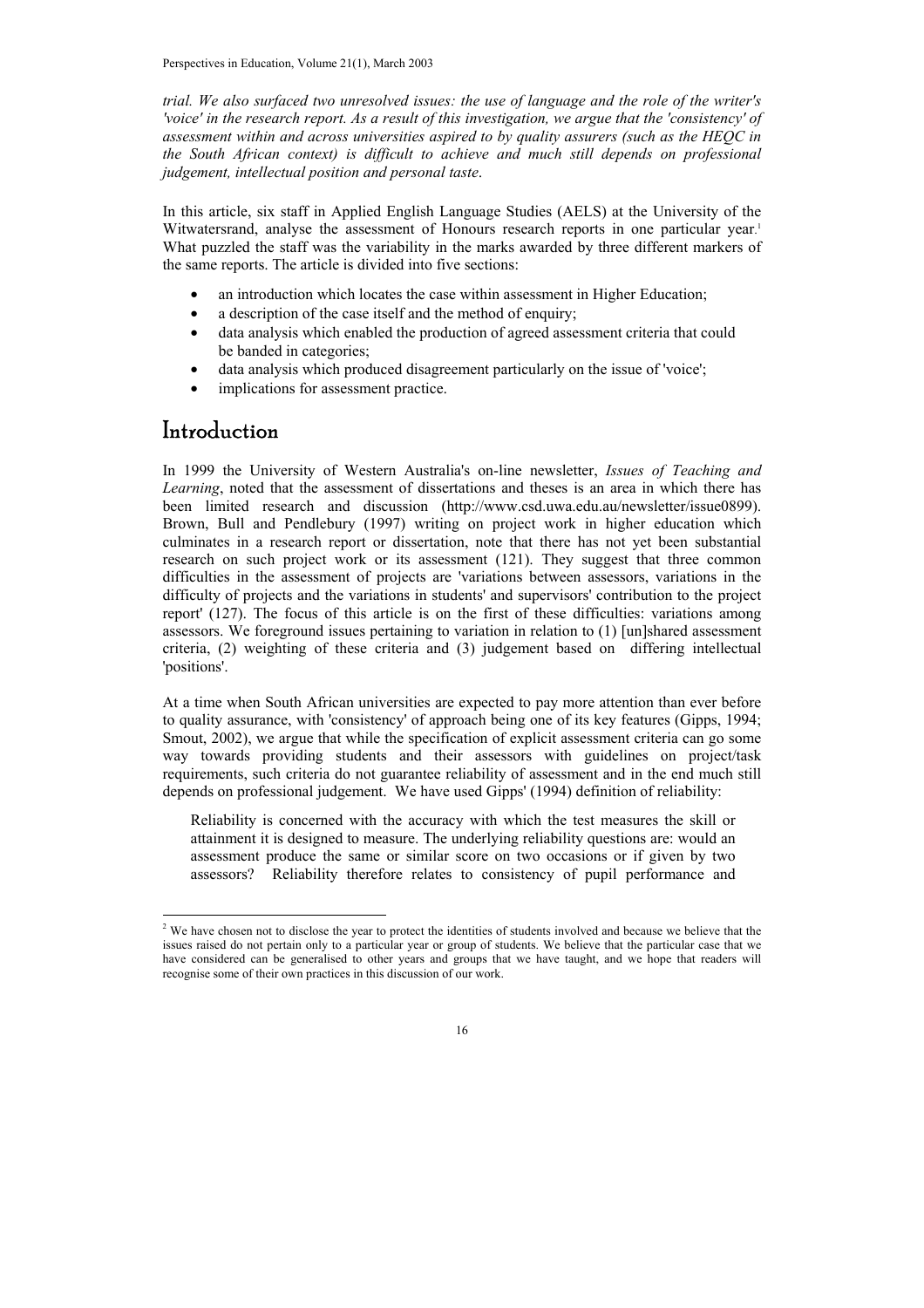consistency in assessing that performance: which we may term replicability and comparability (67).

In response to it, this article raises questions about the difficulties in achieving inter-marker reliability even when using marking bands and grade descriptions. We argue that values and judgements concerning intellectual position and interests, as well as personal taste or professional judgement, are deeply implicated in how marks are awarded.

# Presenting and investigating the case

### Context and research puzzle

In Applied English Language Studies (AELS), the Honours course consists of five 'papers', each of which counts 20% of the final coursework and examination total. The research report is one of these five papers and thus counts 20% of the overall total of coursework and examination marks. Students are expected to complete a research report on a subject of their choice. They prepare for their research project by participating in a semester-long research methods course in the first half of the academic year. The generic features of the research report are outlined in a class handout which includes information about what is expected in the abstract, introduction and rationale, literature review, research methods, data description, data analysis as well as an analysis of implications of the research findings. Students are expected to understand the importance of acknowledging sources and of accurate referencing. They are also expected to use standard English and to pay attention to the overall presentation of their work. In the past, they have not been provided with explicit assessment criteria: we have relied on the process of supervision to make students aware of what is expected of them.

The usual practice at the University of the Witwatersrand is for the report to be assessed by the supervisor, who assigns a mark and writes an assessment report. The marks and the assessment reports are then sent to the external examiner who is required to moderate every research report. In the case under discussion, the course co-ordinator expressed concern about the marks awarded by the supervisors as she felt that the mismatch between some students' final marks for other papers and the mark for their research report was problematic. It was agreed to ask a member of staff who had not supervised any of the students to assess the reports. She was not given access to the mark awarded by the supervisor. She assigned a mark to each research report and provided a written explanation for this mark. This second marking further confused the issue as there was little match between this set of marks and the first set of marks. On the basis of this evidence of inter-marker unreliability, we agreed to average the two marks and to send the external examiner all three sets of marks: the supervisor's mark (A), the second marker's mark (B) and the average of the supervisor's and second marker's mark (C). An explanation of the process and of the reasons for the decisions that had been taken, accompanied the marks.

The external examiner 'read and re-read'<sup>2</sup> each research report and then assigned a new, different mark to each report, which we refer to as the external examiner's mark (D). This mark, the fourth to be allocated in this process, did not have any discernible patterned relation to any of the other three. Table 1 provides an overview of the four marks allocated to each research report. The external examiner gave us the option of averaging his mark with the previous

<sup>&</sup>lt;sup>3</sup> Ouote from the external examiner's report.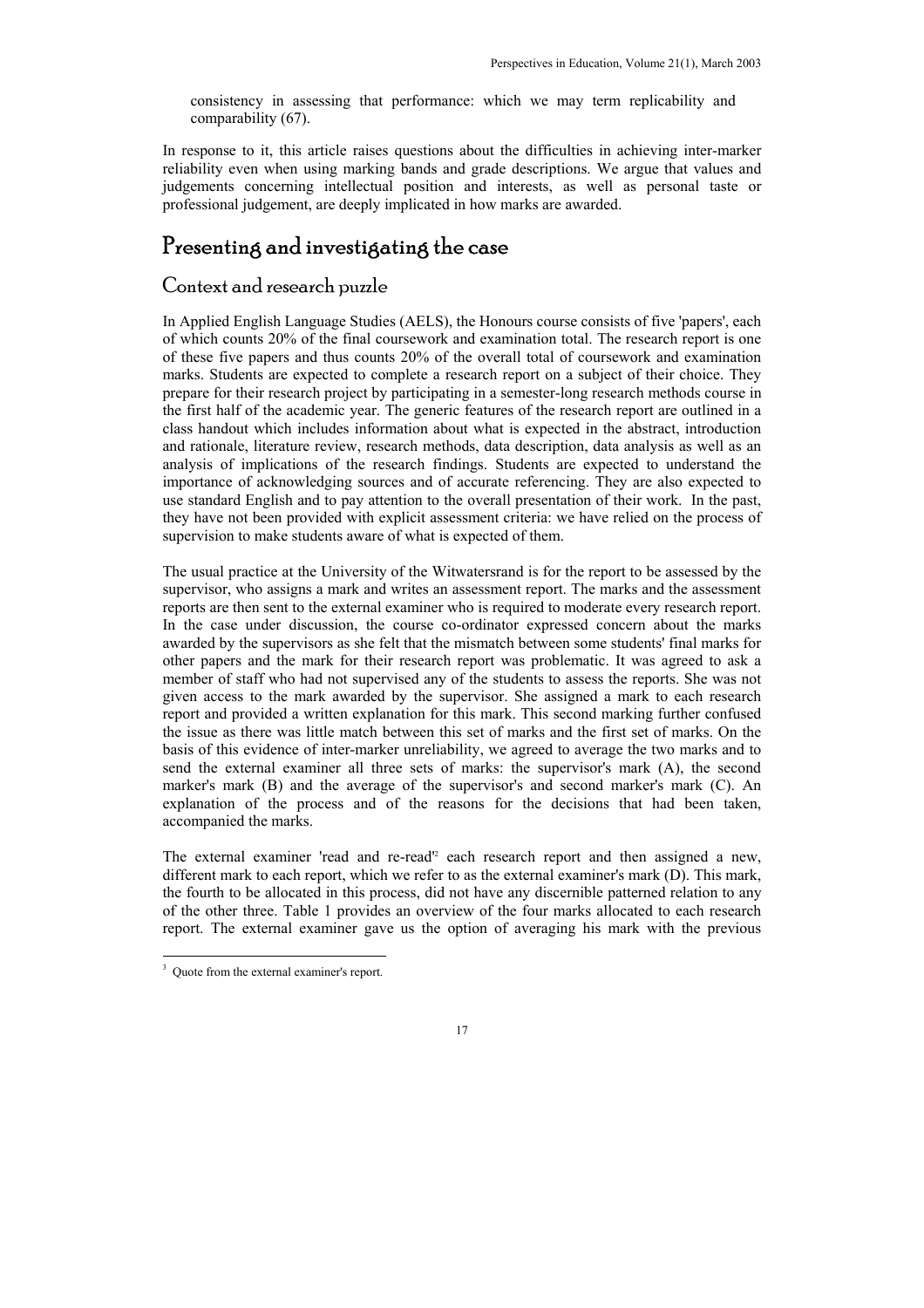Perspectives in Education, Volume 21(1), March 2003

average, but suggested that he would prefer his mark to stand. We deferred to his preference and his mark was the mark finally awarded to students. The table shows inter-marker reliability in only two instances. There is no pattern of the second assessor's mark being consistently higher or lower than that of the supervisors: four of her marks are higher, two are lower, and two concur. There is also no pattern of the external examiner agreeing with any of the marks: in two cases, his mark is closer to the average mark, in two cases he agrees with the supervisor, in two cases, the marks all concur, and in the remaining two cases, he is closer to the second marker.

| Student | A Supervisor's<br>mark | C Average:<br>B<br>Second<br>marker's mark<br>supervisor and |               | External<br>D<br>examiner's mark |  |
|---------|------------------------|--------------------------------------------------------------|---------------|----------------------------------|--|
|         |                        |                                                              | second marker |                                  |  |
|         | 63                     | 38                                                           | 50.5          | 48                               |  |
|         | 65                     | 85                                                           | 75            | 68                               |  |
|         | 72                     | 76                                                           | 74            | 74                               |  |
|         | 55                     | 63                                                           | 59            | 54                               |  |
|         | 57                     | 35                                                           | 46            | 42                               |  |
|         | 68                     | 68                                                           | 68            | 68                               |  |
|         | $60/54^3$              | 70                                                           | 61            | 70                               |  |
|         | 66                     | 67                                                           | 66.5          | 68                               |  |

**Table 1: Overview of the four marks allocated to each research report**

### Investigating the case

The process of investigation involved a number of steps. We began with the hypothesis that the assessors were all working with different implicit assessment categories and criteria, and we set out to make these explicit. The first step involved AELS staff in performing a content and discourse analysis of all three assessors' written reports in order to 'surface' the implicit assessment categories and criteria evident in these reports. This process was a form of 'grounded analysis' in that we were looking for categories and criteria to emerge from the data (i.e. the assessors' written reports). We each analysed a full set of reports on a student, other than the one $(s)$  we had supervised. Our task was to select data, in the form of 'useful quotes' from each report (supervisor's, second assessor's and external examiner's), which provided evidence of each assessor's use of implicit or explicit categories, criteria or assumptions in the assessment of the research reports.

In the second step of this process, we labelled sheets of newsprint with headings taken from our analysis of the assessors' reports. These headings categorised generic features of the research report as they emerged from the data. Under these category headings we explored what we understood by each of them and by their related specific assessment criteria. This was a messy process: we started with the assessors' reports but felt too constrained by them and moved into general brainstorming of any ideas we individually and collectively associated with these categories and criteria.

We had begun our investigation with the hypothesis that the assessors were all working with different assessment criteria. We quickly discovered, much to our surprise, that both at the level of form and content, all three assessors were operating with shared criteria. These related to the

<sup>&</sup>lt;sup>4</sup> This student had two supervisors each of whom awarded a separate mark.

<sup>18</sup>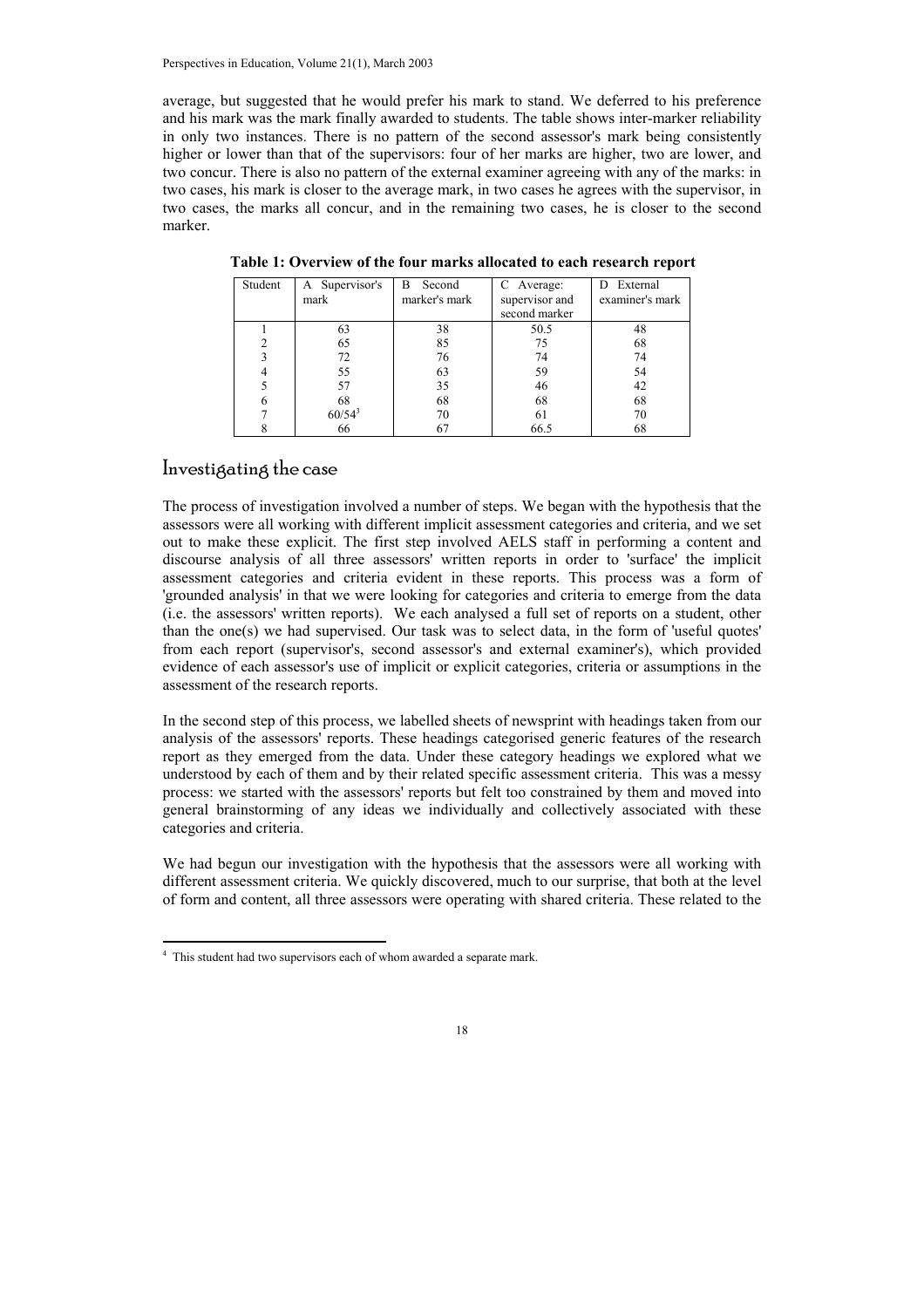generic features of the research report, such as the literature review, method and data analysis as well as to language use and presentation.

Further investigation revealed that the mark discrepancies related to the weighting each assessor gave to these shared criteria. Two glaring examples of different weighting related to the literature review and the use of language. Whereas the external examiner attached more importance to the development and use of the literature review and the use of literature than did some of the AELS staff, the second marker gave greater importance than other markers to the use of language.

Importantly, we discovered that there was a major area of disagreement around the role and value of the writer's 'voice' in the research report. We refer to the different positions on voice as 'the voice cline' and define it as the extent to which the student as person is present in the research report and the extent to which the student as 'teacher/practitioner' is present in a specific context. Discussion around this issue, presented in more detail later in this article, was both extensive and heated. Positions ranged from those of some staff who thought voice was not an issue at all, to that of the external examiner for whom it was clearly a major issue. In addition, we found that there was some misunderstanding as to whether Honours level research is expected to make a new contribution to knowledge and as to what constitutes new.

As a consequence of this investigation we decided to take action on our assessment practices in two ways: at the practical level, we agreed to work out a set of categories and within these, banded criteria or 'grade descriptions' for generic features of the research report based on our shared criteria, with the aim of giving assessors and students more explicit guidelines on what was expected of them. We also agreed to institute, as a regular practice in the assessment of research reports, a second marker, who would mark the reports 'blind' and to give the external examiner the marks of both the supervisor and the second marker. On a more theoretical level, we decided to explore the issue of voice, on which there is still no shared position.

# Shared assessment categories and criteria

Despite our reservations, both theoretical and practical, in relation to the establishment of explicit criteria for research reports, we have produced criterial statements, in four categories, which we regard as provisional, until we have built up experience in using them. See Table 2. We have limited the number of categories to four in order to facilitate their use as an assessment tool. The categories, which emerged from our analysis of the assessment reports and which we will discuss later, are:

- use of literature in the research report;
- the research process, including the research question, the method, the collection and quality of the data and the data analysis;
- the use of language, control of the discourse and genre, presentation;
- overall impression.

These categories, with the exception of language, have been organised into achievement levels to produce a grade description. This results in a grade band for each category which captures some of the subtleties/nuances which we uncovered in our analysis of the assessment reports. Each grade includes the achievements of the grades below, so, for example, Grade C includes grade D and Grade A includes Grades B, C and D. This is symbolised by the dotted line with an arrow that runs across the top of Table 2.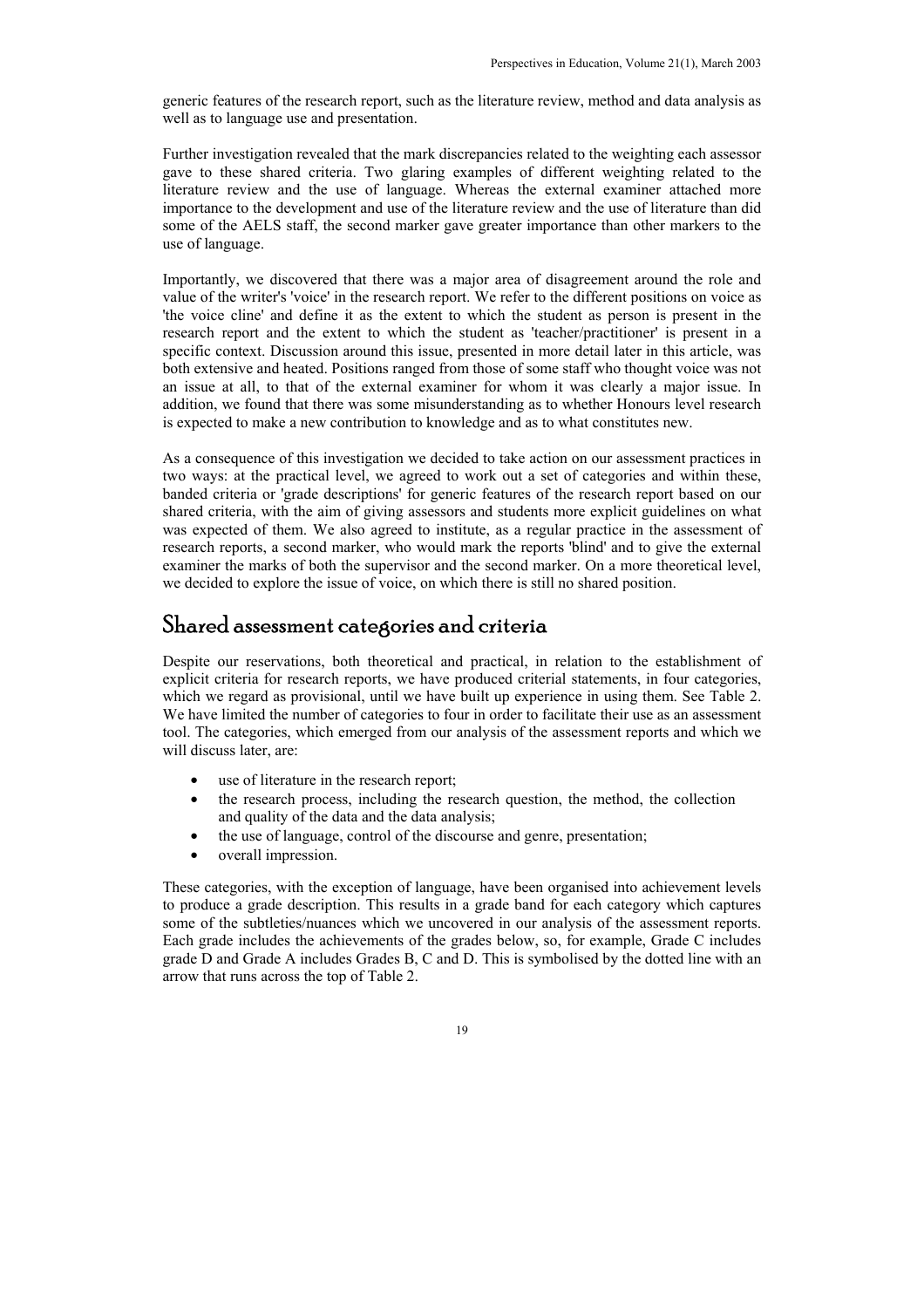| Table 2: Banded criteria | ←--------------- |
|--------------------------|------------------|
|--------------------------|------------------|

| Biggs'<br><b>SOLO</b><br>taxonomy                                                        | <b>Extended abstract:</b> Theorise,<br>generalise, hypothesise, reflect                                                                                                                                                                                                                                                                                                                                                   |                                                                                                                                                                                                                                                                                                                                                                                                                                | Relational: Compare/contrast,<br>explain causes, analyse, relate,<br>apply                                                                                                                                                                                      |                                                                                                                                                                                                                                                                                                                                                                                                          | Multi-<br>structural<br>Enumerate,                                                                                                                                                                                                                                                                                      | Uni-<br>structural<br>One aspect                                                                                                                                                                                                                                                             | Pre-<br>structural |
|------------------------------------------------------------------------------------------|---------------------------------------------------------------------------------------------------------------------------------------------------------------------------------------------------------------------------------------------------------------------------------------------------------------------------------------------------------------------------------------------------------------------------|--------------------------------------------------------------------------------------------------------------------------------------------------------------------------------------------------------------------------------------------------------------------------------------------------------------------------------------------------------------------------------------------------------------------------------|-----------------------------------------------------------------------------------------------------------------------------------------------------------------------------------------------------------------------------------------------------------------|----------------------------------------------------------------------------------------------------------------------------------------------------------------------------------------------------------------------------------------------------------------------------------------------------------------------------------------------------------------------------------------------------------|-------------------------------------------------------------------------------------------------------------------------------------------------------------------------------------------------------------------------------------------------------------------------------------------------------------------------|----------------------------------------------------------------------------------------------------------------------------------------------------------------------------------------------------------------------------------------------------------------------------------------------|--------------------|
|                                                                                          |                                                                                                                                                                                                                                                                                                                                                                                                                           |                                                                                                                                                                                                                                                                                                                                                                                                                                |                                                                                                                                                                                                                                                                 |                                                                                                                                                                                                                                                                                                                                                                                                          | describe                                                                                                                                                                                                                                                                                                                | only                                                                                                                                                                                                                                                                                         |                    |
| Wits grades<br>Use of<br>literature in<br>the research<br>report                         | $A > 84\%$<br>Provide a<br>fresh or<br>original<br>synthesis of<br>ideas in the<br>literature Use<br>the research to<br>raise questions<br>about the<br>literature<br>Mastery of the<br>demands and<br>purposes of<br>the genre of a<br>literature<br>review                                                                                                                                                              | A 75-84%<br>Able to<br>evaluate the<br>different<br>positions in<br>the literature<br>and to engage<br>with them<br>critically<br>Fluent with<br>literature that<br>is up-to-date<br>and relevant to<br>the project<br>Able to use<br>the literature<br>to provide a<br>nuanced<br>interpretation<br>of the data<br>Ability to<br>apply the<br>literature to<br>new contexts                                                   | B 70-74%<br>Synthesise the<br>literature in<br>order to<br>formulate an<br>argument in<br>relation to the<br>research project<br>Able to link the<br>reading to<br>discussion and<br>analysis of the<br>research data                                           | $-69\%$<br>$C60-$<br>Well-<br>documented,<br>systematic<br>review of the<br>reading that<br>goes beyond<br>reference to<br>foundational<br>texts Includes<br>local and<br>international<br>literature Texts<br>compared and<br>contrasted with<br>links made<br>across them<br>Literature<br>provides the<br>theoretical<br>framework for<br>the project<br>References<br>included into<br>the text with | D 50-59%<br>Identifies the<br>appropriate areas<br>of literature that<br>need to be<br>covered and<br>provides a sound<br>descriptive<br>summary of the<br>key foundational<br>texts without<br>seeing their<br>relevance to<br>each other or to<br>the project Not<br>able to<br>incorporate<br>references<br>fluently | $E < 50\%$<br>Inappropriate choice of texts<br>without a clear focus or<br>helpful organisation of the<br>material Misses the point or<br>shows a poor understanding<br>One-dimensional<br>Overreliance on sources to<br>carry the argument                                                  |                    |
| The research<br>process:<br>question,<br>method, data<br>and data<br>analysis.<br>ethics | Meta-<br>awareness of<br>the research<br>methods and<br>the<br>possibilities<br>that are<br>generated by<br>the data Able<br>to extrapolate<br>the data to<br>other<br>situations and<br>practices and<br>to<br>recognise its<br>significance<br>Able to relate<br>the findings to<br>the literature<br>and to<br>measure their<br>contribution to<br>knowledge<br>Careful<br>consideration<br>given to<br>ethical issues | Ability to<br>work<br>creatively with<br>research<br>methods in the<br>discipline<br>Fluency with<br>the data;<br>careful<br>selection<br>based on an<br>evaluation of<br>the data;<br>ability to<br>incorporate<br>quotes and<br>details<br>Develop a<br>coherent<br>argument that<br>makes sense<br>of the<br>complexities<br>and<br>contradictions<br>in the data<br>Careful<br>consideration<br>given to<br>ethical issues | Integration of<br>question.<br>method, data<br>collection and<br>analysis<br>Able to use the<br>reading to<br>interpret and<br>explain the data<br>Evidence of<br>triangulation<br>where<br>necessary<br>Careful<br>consideration<br>given to ethical<br>issues | ease<br>Able to identify<br>the patterns and<br>ruptures in the<br>data and to<br>account for<br>them, using the<br>theory provided<br>by the literature<br>Ability to use<br>the data as<br>evidence to<br>answer the<br>research<br>question<br>Careful<br>consideration<br>given to ethical<br>issues                                                                                                 | Appropriate<br>methods chosen<br>to produce<br>viable data<br>Clear<br>explanation of<br>the research<br>method,<br>systematic<br>organisation of<br>the data and an<br>accurate<br>description                                                                                                                         | Poor links between the<br>question, the methods, the<br>data, the analysis and the<br>literature<br>Problematic question, or<br>method or data collection<br>Problematic data:<br>insufficient, haphazard<br>Problematic data analysis:<br>poor selection, poor<br>organisation and analysis |                    |
| Language,<br>discourse,<br>genre and<br>presentation                                     | Mastery of the discourse Sophisticated<br>use of language Complex ideas<br>expressed with both flair and reader<br>awareness Controlled and flexible use<br>of the genre Excellent design and<br>professional presentation<br>←-------                                                                                                                                                                                    |                                                                                                                                                                                                                                                                                                                                                                                                                                |                                                                                                                                                                                                                                                                 | Ability to use clear, simple, error-<br>free English Unstable use of<br>academic conventions and the<br>language of the discipline Sufficient<br>organisation and coherence for the<br>reader to understand Too reliant on<br>quotes Presentation needs more care                                                                                                                                        |                                                                                                                                                                                                                                                                                                                         | Incorrect use of English,<br>riddled with surface errors<br>Problematic syntax Hard to<br>read Incoherent structure<br>and poor organisation of<br>material Unprofessional<br>presentation of work                                                                                           |                    |
| Overall<br>impression                                                                    | Stands out<br>Memorable                                                                                                                                                                                                                                                                                                                                                                                                   | Excellent, well-<br>written,<br>integrated<br>project                                                                                                                                                                                                                                                                                                                                                                          | The<br>research<br>report is<br>complex,<br>interesting<br>and well<br>written                                                                                                                                                                                  | Sound research<br>Competent use<br>of language                                                                                                                                                                                                                                                                                                                                                           | Too descriptive<br>Pedestrian<br>Limited overall<br>or flawed in part                                                                                                                                                                                                                                                   | Conceptually weak Lack of<br>organisation Poorly written                                                                                                                                                                                                                                     |                    |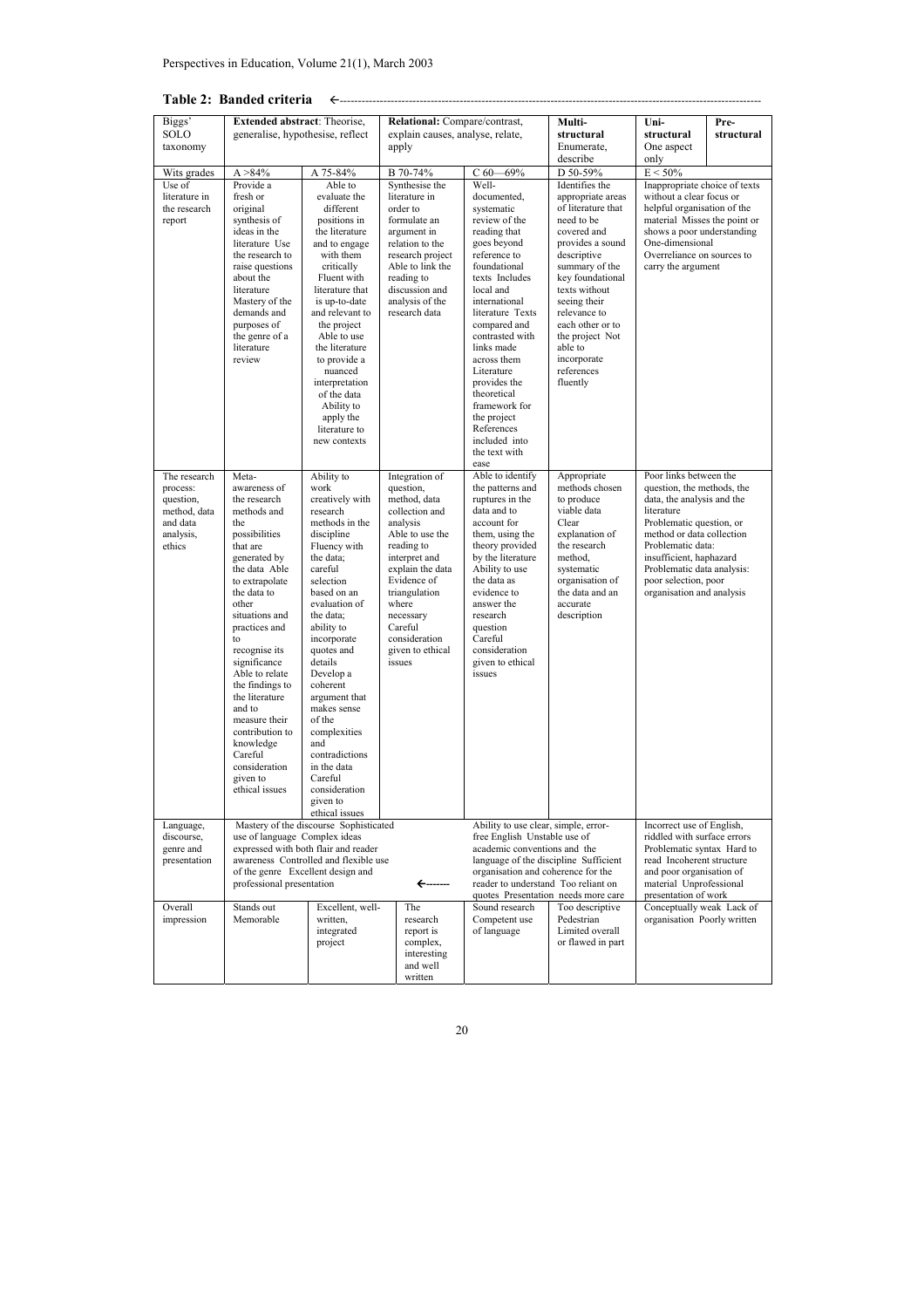In order to establish the bands, we used Biggs' SOLO Taxonomy (Biggs & Collis, 1982). This provided us with an established and theorised framework for defining students' levels of achievement. Biggs' taxonomy is a tool for helping teachers to structure levels of intellectual understanding, not only for assessment purposes, but also for defining desired learning outcomes in a range of different teaching and learning contexts. The SOLO taxonomy provides a systematic way of describing how a learner's performance grows in complexity when mastering many academic tasks' (Biggs, 1999, 37). As can be seen in Biggs' diagram below, the framework works on five levels:



Figure 1: A hierarchy of verbs that may be used to form curriculum objectives

A student performing at the pre-structural level misses the point altogether; at the unistructural level he/she can deal with only one aspect of the problem at issue; at the multistructural level a student can list or identify a number of issues but cannot relate them to one another. Higher order thinking is expressed by the relational and extended abstract levels: at the relational level a student can relate, link and see connections - at the extended abstract level he/she can think meta-cognitively, can theorise, reflect and critique the matter at hand.

What we have done is to adapt and modify this taxonomy for our particular purposes. See Table 2. We agreed that neither of Biggs' lower orders of thinking was passable at a postgraduate level. In order to make finer distinctions at the higher order levels, we have split each of them into two. In this way we distinguish between the student who obtains a 'C' (60-69%) and one who gets a 'B' (70-79%). The 'C 'student is one who can classify and organise data competently and relate it to the literature but without any particular sophistication. The 'B' students can integrate all aspects of the project, including the literature. Distinctive students (75-84%) can theorise and critique both their own work and the literature and can evaluate the significance of what they have done. The 85%+ student can produce fresh ideas arising out of the project and can generate insights beyond its immediate concerns.

Finding the categories to organise into bands was less straightforward than might have been expected. Originally we set out to provide assessment criteria for each aspect of the research report genre. For example, we began with the literature review and quickly realised that it was difficult to isolate this section of the report because of the way literature is used both to frame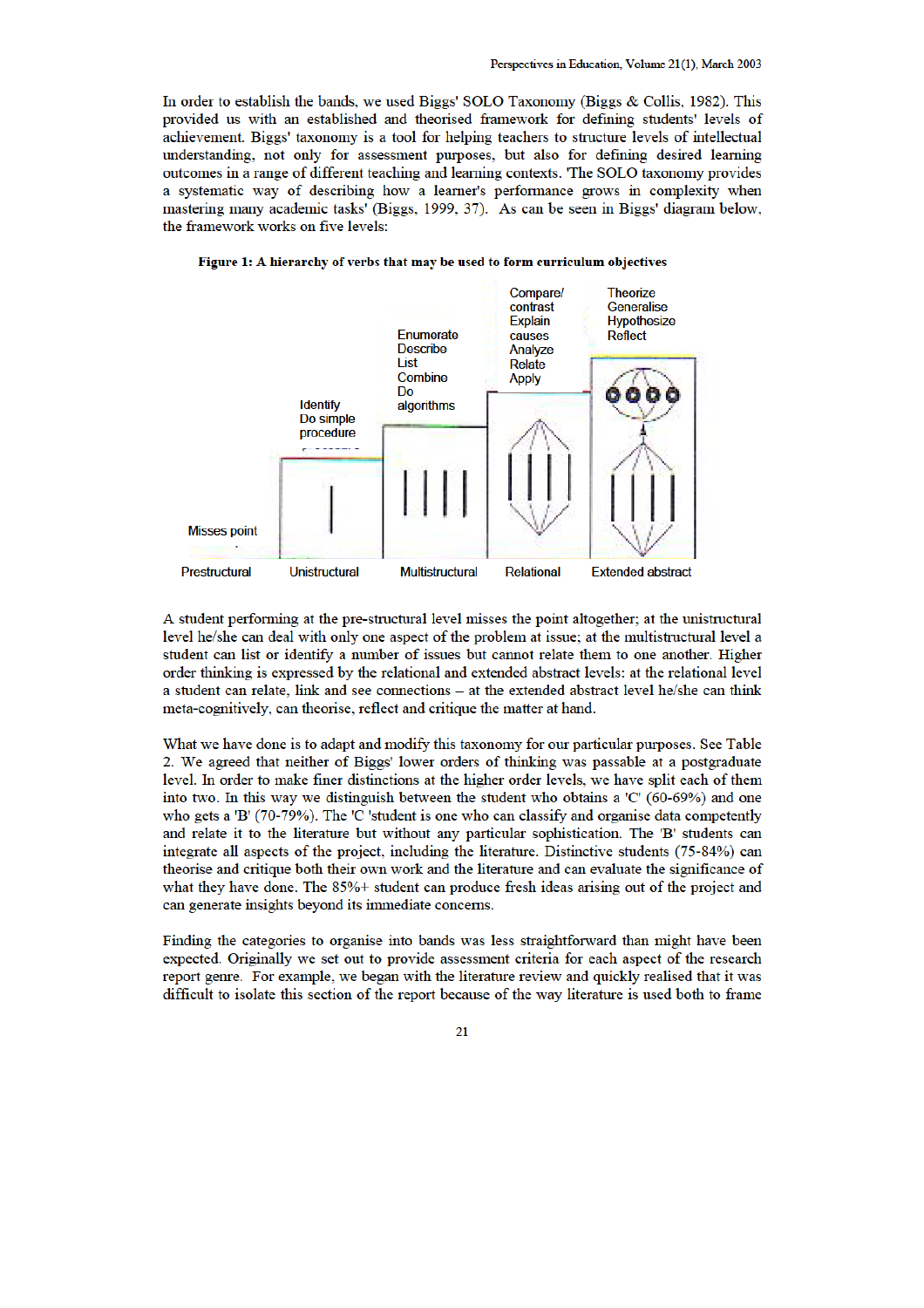research and to analyse the data. As a result, we changed the category to 'use of literature in the research report', which enabled us to distinguish between students who could integrate the literature successfully into the report as a whole and those who could not. This then led us to consider the research process as another crucial category. Biggs' taxonomy was particularly suitable for these two categories because it provided a means for us to identify the different levels of thinking in relation to the arguments, ideas, content and understanding, embedded in both the analysis and use of literature and in the production and analysis of data. When one considers language and form as integral to the production of argument and analysis in the first two categories, it is easier to map it onto Biggs' taxonomy. We agree that language and cognition are intimately bound up and that poor use of language affects students' overall performance. For example, it is not possible to formulate an argument or to provide a nuanced interpretation of the data without control of the language. In addition, we also chose to isolate language as a separate criterion to establish this as an important and visible assessment outcome for students. In isolating language in this way, we experienced difficulties in mapping bands onto the Biggs' taxonomy, so we set up a continuum across the grades, signalling only the difference between a pass, fail and distinction. Because language is implicated in the assessment of the other categories we gave the language category a lower weighting than the others. Making a professional judgement about the mark to award for language is complicated by the fact that many of the students who write research reports in AELS use English as either an additional or a foreign language.

In the case described in this article, weighting, rather than assessment categories and the criteria deriving from these, proved to be the main source of inter-marker variability. The weightings that we have decided to work with for the time being remain contested. We have also realised that if we cannot agree on weighting, different markers will be likely to continue to accord too much importance to one or other of the assessment categories. We have decided to work provisionally with the following weightings and to review them after we have gained some experience in using them. We have agreed on the following: use of literature 30%; research and the research process 40% (given the greatest weight because we see it as the heart of a research report), language as an isolated category 20% and overall impression 10%. Choosing to include overall impression as a separate category, provides an opportunity for the assessor to consider the research report as a whole and to consider its overall impact.

In offering this set of categories and descriptors to our students and to the readers of this research, we are aware of the dangers. Banded criteria are an attempt to make implicit expectations explicit but we recognise that

- it is impossible to fully specify criteria;
- making them too specific might act as a straitjacket for students;
- different markers will nevertheless evaluate a student's performance differently.

Different taste, different intellectual positions, different values, and different professional judgement in relation to each of these criteria are likely to continue to produce inter-marker 'unreliability'.

## Discussion of the unshared criteria: The voice cline

Whether students' voices should, as the external examiner's reports suggested, appear in the report caused heated debate among the AELS staff. The section that follows attempts to convey some of the different positions staff took on the question of voice by focussing more on those areas where substantial disagreement occurred, which in turn indicated that some people were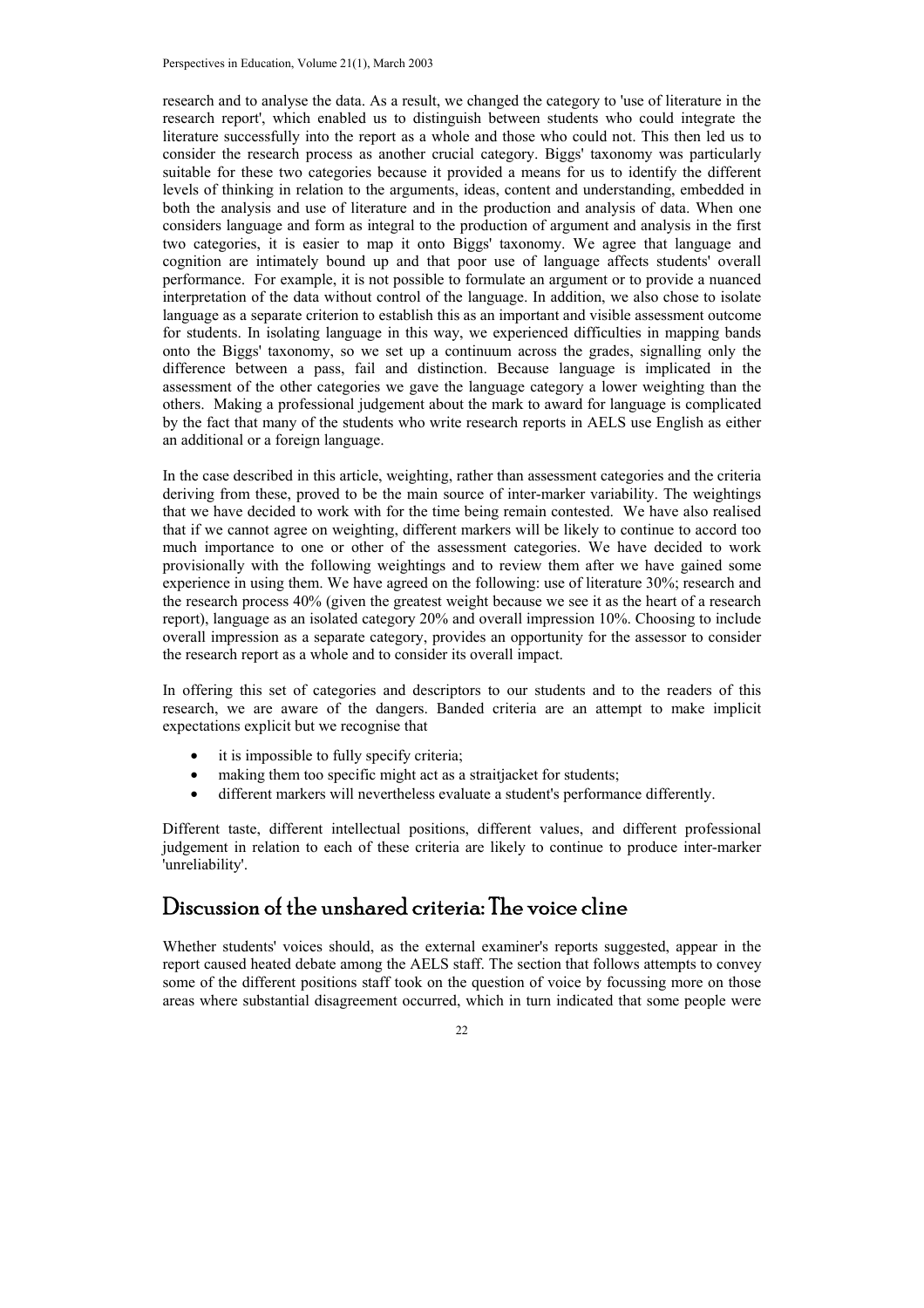located at either end of what we have called 'the voice cline'. An interesting aspect of this discussion is that while some people felt that they did occupy a definable position (usually at either end of the cline), there were others who felt that they could not locate themselves on a cline at all because issues of 'voice' were for them always specific to the context and nature of a particular research project.

Issues of 'voice', which are usually associated with postmodern and poststructuralist discourses, take a number of forms but in the context of an article concerned with the assessment of research reports, we will focus on those which surface in relation to questions of knowledge and knowledge production. In this context, those who support voice do so from a perspectivist position which links knowledge and truth claims to a particular culture or social interest group, form of life or standpoint and in this reject the idea of universal and independent criteria (Moore & Muller, 1999). In other words this perspective is based on the claim that knowledge cannot be separated from statements about the knowers. Knowledge is, as a result, dissolved into knowing and priority is given to the particularities of what is expressed as a consequence of category membership and identity (Maton, 1998).

This intersection of questions of voice with those of knowledge often relates to the liberatory agendas associated with work in education around antiracism, feminism, sexuality and critical pedagogy, all of which explore ways in which 'marginalised' or 'suppressed' voices can be heard. For this reason those in favour of voice usually also support the 'autobiographical turn' in which personal journals and other expressions of identity and the use of the first person become important parts of how the research text is constituted and represented.

In order to focus the discussion on voice (which first took place in the whole group and then was considered in more detail by the two people responsible for writing up this issue), we began with an analysis of the following comments made by the external examiner in his assessment reports about the absence or presence of voice in our students' research reports.

#### Extract 1

It's disappointing that the writer chose a rather clinical detached form of reporting on what is a complex, rich and fascinating research opportunity. The detached writing resulted in fostering a 'cold approach' to a rich ethnographic insider report. The elements are all there but it lacks conviction. (Extract from external examiner's report on an individual student's research report.)

#### Extract 2

I am concerned about the mechanistic summaries of past researchers. The report writers/students seem to have lost their voice and the other researchers are foregrounded. It is the duty of the student to present an argument (theirs) *supported* by other researchers. (Italics in the original text; extract from external examiner's overall report submitted at the end of the moderation procedure.)

#### Extract 3

Evidence of a confident student who has mastered the genre of writing academically. (Extract from external examiner's report on an individual student's research report.)

On the basis of the external examiner's notes and reports on individual students, as well as his final assessment report submitted to AELS and the Faculty of Humanities, we identified four meanings of the term 'voice'. These are:

- voice as the expression of intellectual judgement / independent mindedness / argument / intellectual position;
- voice as the expression of personal experience and practitioner knowledge;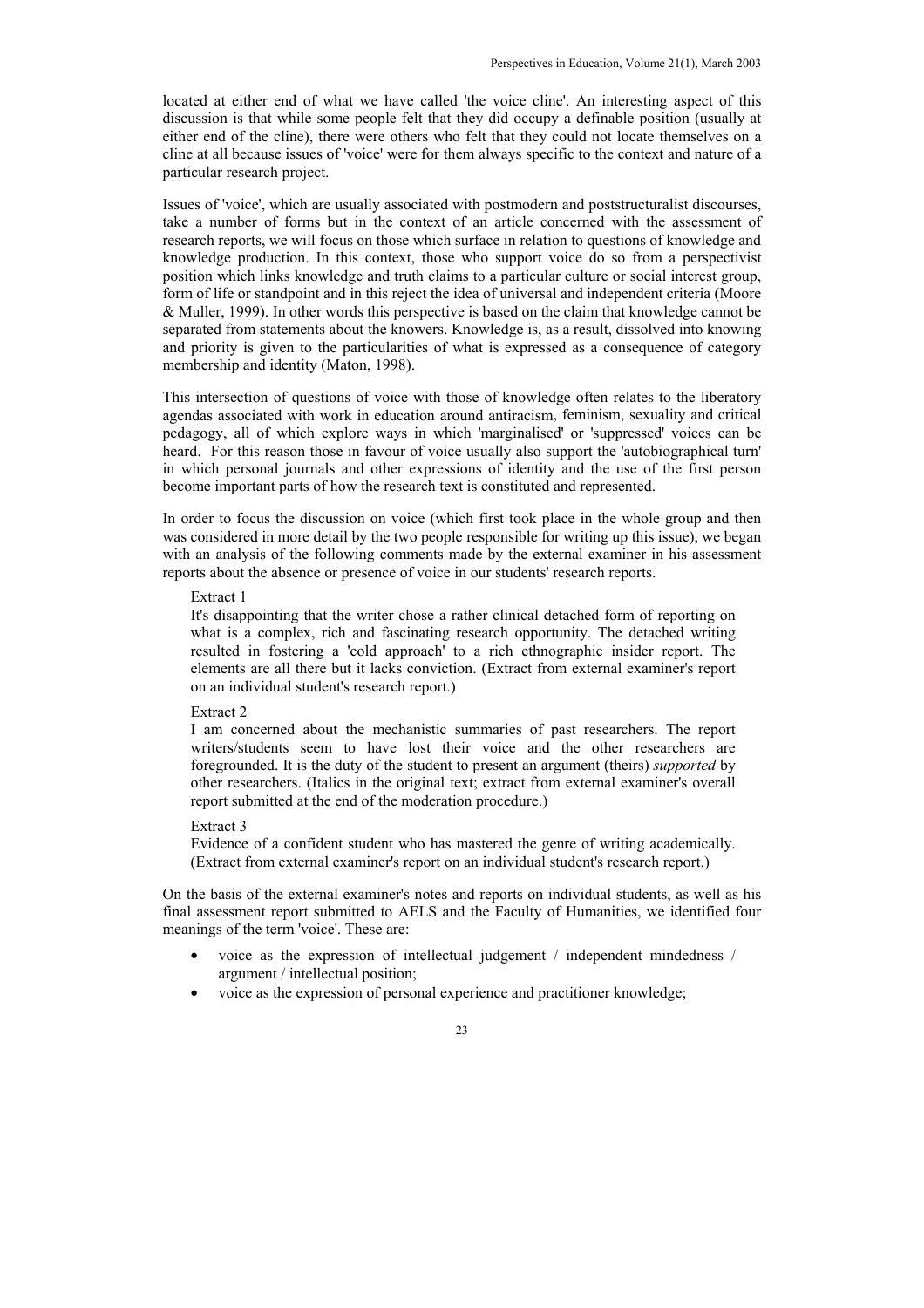- voice as conveying a sense of conviction;
- voice as epistemologically clarifying.

### Voice as expression of intellectual judgement/independent mindedness/ argument/intellectual position

This view of voice seems to relate to the common belief that students should present an argument that is in some sense their own, which locates their work within a chosen theoretical position, thereby displaying forms of intellectual judgement. In Extract 2 above, the external examiner suggests that problems related to voice come to the fore in the context of the literature review where our students 'seem to have lost their voice' in relation to 'other researchers'. He relates this absence of personal voice to an absence of confidence, exemplified in the way students take on the theories of other researchers as 'gospel truths'.

There was general agreement that it is correct that these judgements should emerge in the literature review, that they should underpin and orient the research and should be retrieved in the conclusion. It was also agreed that students should be helped to develop the ability to make an intellectual judgement and to read sources, authorities and theorists critically. However, there was a difference of opinion related to the level of study at which this kind of judgement could be expected, let alone required. We agreed that students at Honours level should be able to locate themselves in relation to one set of theories rather than another and be able to articulate why a particular approach was more useful for their own research than another. However, one of us did not believe Honours level students should necessarily be expected to take critical positions in relation to authorities in the field or that there was any problem with treating an authority as an authority. In response it was suggested that the 'stature'of the theorist in question might be a consideration to take into account because it is very hard for an Honours student to critique the complex, canonical work of Freud, Vygotsky or Chomsky, for example. By contrast, they should, even at Honours level, be expected to read secondary sources or more accessible theorists critically.

There was definite opposition from this staff member to the idea that reading critically had anything to do with the question of 'absolute truth' and the implication that a student who does not contest his or her sources is somehow displaying a lack of confidence and critical thought. She referred to this position as a form of 'false egalitarianism' because she thought the implication that the novice's personal opinion is inherently worthwhile is simply 'naïve and misleading'. The opposing view was sympathetic to the idea of encouraging students to contest and challenge authorities and sources regardless of their level of expertise in the light of the history of Bantu Education and the silencing of marginalised and resistant voices during the apartheid era. 4

(Samuel, personal communication, September, 2002)

<sup>&</sup>lt;sup>4</sup> The external examiner subsequently confirmed that he agreed with this view and that his comments on the importance of 'voice' could be read as an attempt to infuse a debate about what knowledge is produced, and whose knowledge ultimately surfaces as the output of a (white) (liberal) university education. He adds,

This is not only a question about giving voice to the previously 'disempowered'. It is about how the future generation of South African are interpreting their role in relation to the numerous 'imported theories' that seem to easily find a marketplace in our university education system. Who are the midwives of such knowledge consumption? We need to ask whether we could confidently list at least 10 South Africa theorists whom we think are being quoted as providing new insights and knowledge. Who are our theory-builders? In the present dominant university system we seem to believe that our theory-builders are those who have demonstrated their ability to mimic the research traditions from the outside (western) (developed) world. Yet we know that these 'gurus' to whom we defer usually develop their theoretical conceptions based on worlds which differ fundamentally from the worlds we as African, South African live in. Where arte the great theoreticians in South Africa? Who are they? Why do we believe them?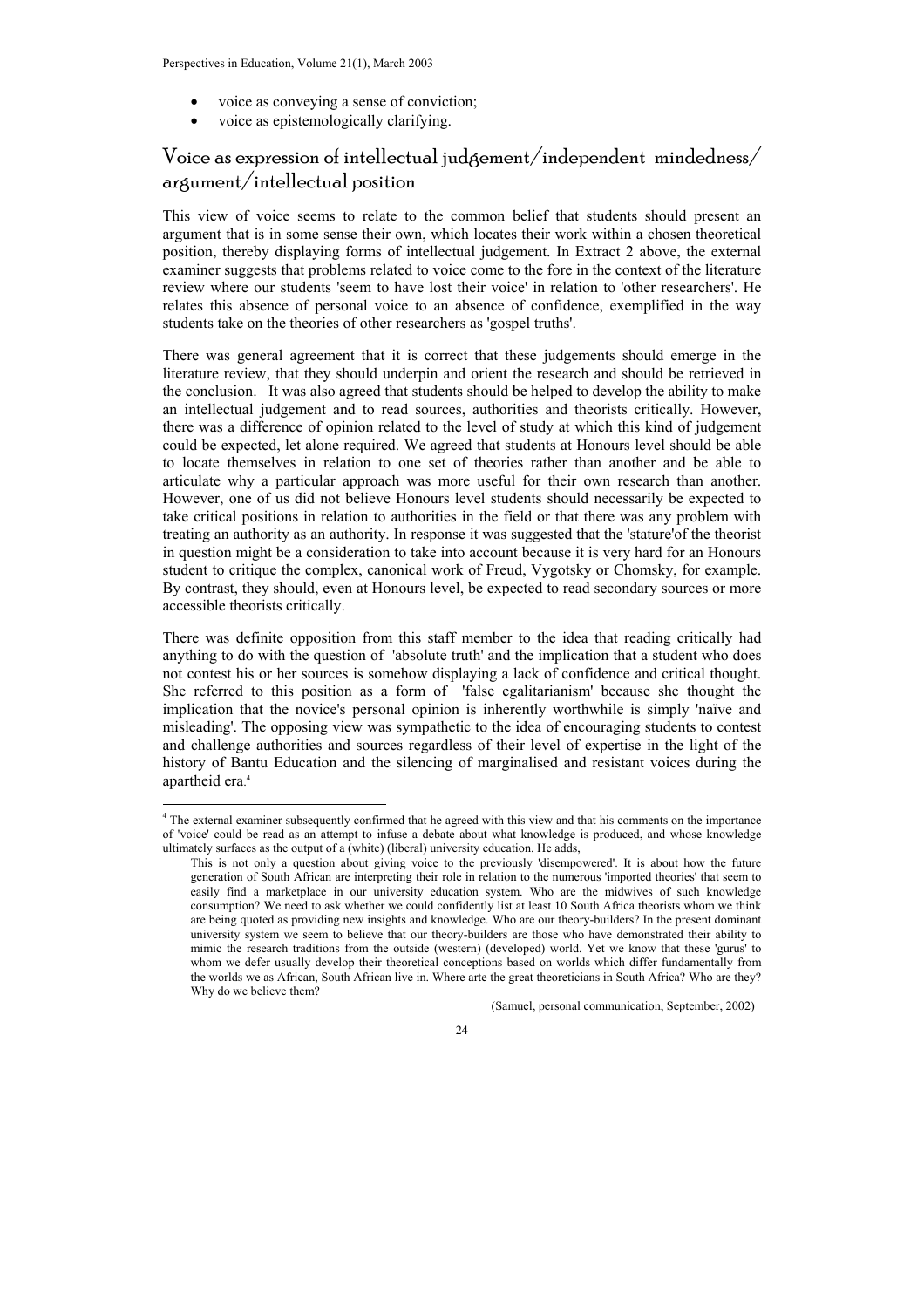Everybody agreed that it was important to develop students' confidence as thinkers and producers of knowledge and that this is central to academic development. However, not everybody thought this was a challenge which should be met by focusing on voice.

### Voice as expression of personal experience and practitioner knowledge

Voice as 'personal' experience is understood by us to refer to the personal in what is traditionally associated with personal identity - personal experience of class, race, gender, attitudes, values, ideological orientations and political beliefs. Here opinion was definitely divided between those who supported voice in all or most of the meanings listed above and those who would argue that voice, in the 'personal' sense, should only be invoked on those (rare) occasions when these factors explicitly influence and are logically relevant to the nature of the research project.

In discussion we discovered that this latter position was based on the belief that 'personal experience' and 'practitioner experience' could be distinguished by rational means. In other words, there is no good reason for believing that issues like the influence of class, race and gender and their possible role in the research cannot be reflected upon by researchers in the same way that they reflect on other kinds of intellectual questions or research practices. In this view, there is no reason to assume that because these things are supposedly more 'intimately part of our subjectivity' that they should be expressed on all occasions, and that this expression resolves what is problematic about them. One staff member described the views in support of the invoking of personal voice as 'flavour of the month' opinions that do not stand up to serious scrutiny.

By contrast, staff members working within a broadly constructivist orientation could not subscribe to the view that in reflective practitioner research, ethnography and similar forms of qualitative research, the relationship between 'knowledge' and 'the knower' could any longer be believed to be unproblematic. Issues of identity, culture, history and standpoint are implicated in the knowledge production and representation and must be taken into consideration wherever truth claims are made.

At this point in the discussion, it became clear that those largely in support of the expression of voice in research were supporting it in the case of teacher research in particular, where practitioner experience is considered to be particularly important. In this, staff members were aligning themselves with the view of Freeman (1998, preface) who situates teachers' voices and points of view firmly within teacher-research as an activity that connects the 'doing' of research with the 'questioning' of research. The external examiner's view that questions of identity and conviction that express themselves in voice are fundamental to defining what counts as teacherbased research in particular contexts and historical moments, was on the whole, supported by those involved in teacher education and educational research. 5

(Samuel, personal communication, September , 2002)

<sup>&</sup>lt;sup>5</sup> He subsequently added to the discussion with this comment,

Presenting the personal positionality is not mere ornamentation. It allows the reader to be able to locate the writer of the text, to be able to critique the intended (sometimes implicit) dialogue that she wishes to develop with an audience. The audience is able to creatively and critically locate how they then wish to engage with the author of the text. It allows for continuing a 'creative discursive space' to be established which allows access for readers to enter into the knowledge production process. Research is not about whom to keep outside the space, but about providing a democratic invitation to contribute.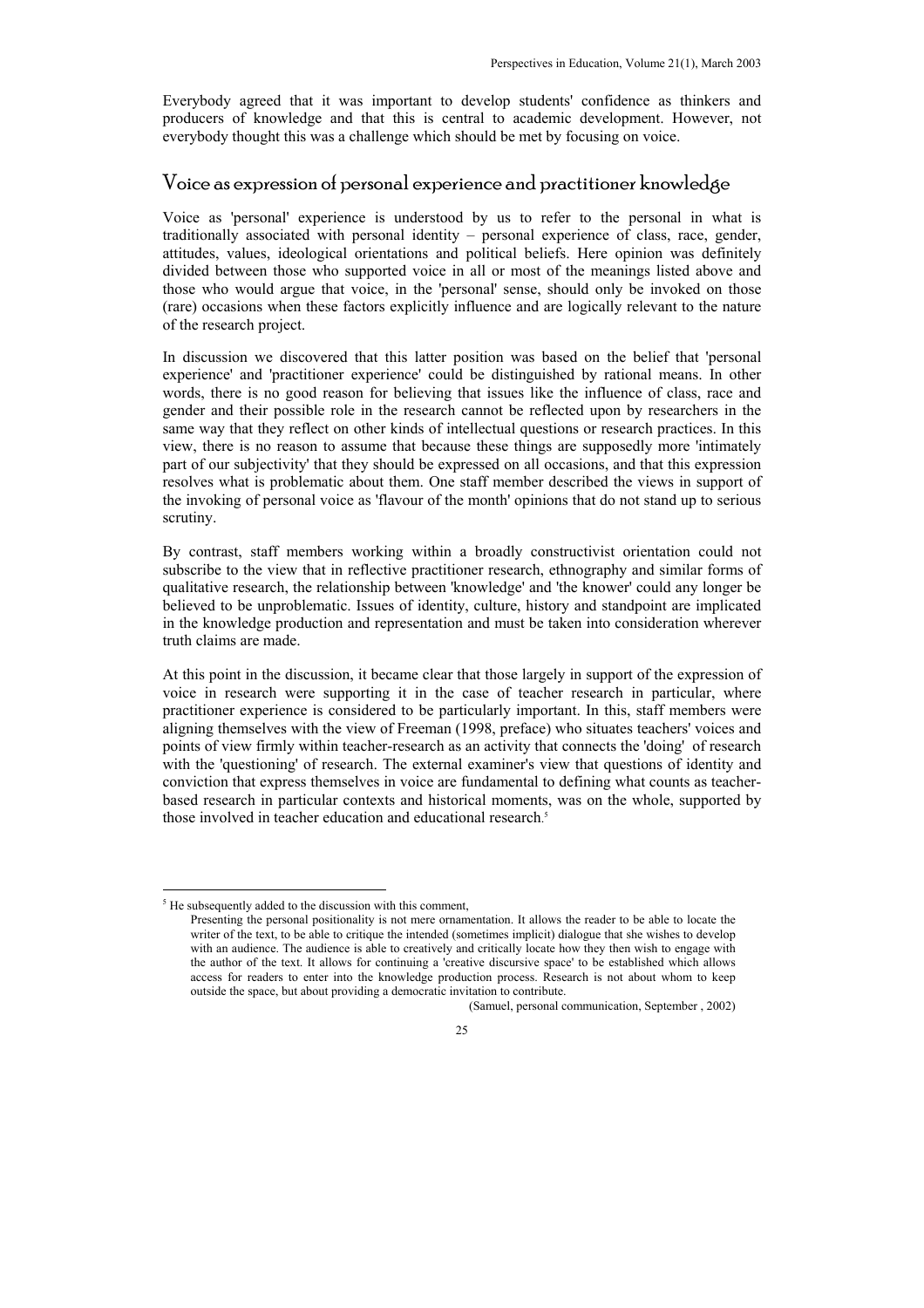### Voice as conveying a sense of conviction

Extract 1 from the external examiner uses the phrases, 'a rather clinical detached form of reporting' and 'a cold approach' to describe how a particular student engaged with her research topic which was ethnographic in style. Written into these comments is an assumption that the ethnographic and participant research traditions require the expression of some form of commitment, 'warmth' or 'passion', from the researcher. In other words, an explicit expression of engagement is one of the criteria by which the writing up of research of this kind is assessed.

This view became controversial when it seemed to suggest that 'thick description' should (always) be 'hot' as distinct from 'cold'. Implicit in this position is the belief in a strong relationship between voice and commitment – that is that 'voice as conviction' is desirable and that practitioner research in the ethnographic tradition must in some sense move beyond detachment into a type of 'advocacy'. At least one person did not support this view on the grounds that an ethnographic researcher is not always an insider and even where this is the case 'warmth' or 'conviction' must be seen as strictly optional. She referred to some of the most famous and detailed ethnographic work (such as Geertz's classic description of Balinese cock fighting which expresses no personal convictions on the matter of cock fighting).<sup>7</sup>

### Voice as epistemologically clarifying

This aspect of the voice debate is related to the belief that expressing yourself in your own voice (as a means of capturing your 'subjectivity') is an epistemological virtue and part of what Walkerdine (1997) calls 'the laudable autobiographical turn'. In other words, voice as a means by which your particular identity may be 'confessed' is believed to go some way towards the validation of truth claims that might otherwise be biased. This view is associated with that in *Writing Culture* where it is suggested that 'if ethnographic truths are inherently partial, committed and incomplete, a rigorous sense of partiality can be a source of representational tact' (Clifford and Marcus, 1986, xx).

Where the author or researcher is seen as a site of hidden prejudices and opacities, then an attempt to uncover these prejudices by way of a form of self disclosure is believed to 'reduce' bias and prejudice. We agreed that this aspect of the 'voice' question could be related to a widespread conviction that to express subjectivity and to attempt to articulate it is epistemologically desirable. But we did not all agree that this was in fact the case or that 'confession' was epistemologically helpful. In fact one staff member described this view as confusing and certainly not unquestionably progressive.

We did all agree that this and other voice issues are very complex ones and it would need another arena to investigate them fully. It is the fact of the disagreement around voice, rather than its exact nature, which is relevant to questions of assessment raised in this study.

<sup>7</sup> The external examiner subsequently agreed that not all ethnographic research report writing should be categorically 'warm' or 'advocatory'. He objected to our use of the term 'hot' because 'research is not about sensationalism!' He added,

The representation preference of an author is his or her stylistic choice. But if the very representation style excludes/marginalises readers (and particular groups of readers) then it needs to be questioned (see Samuel, 1988). Who is postgraduate research for? The existing academic world? By being warm or inviting, one's circle of audience is likely to be expanded.

<sup>(</sup>Samuel, personal communication, September , 2002)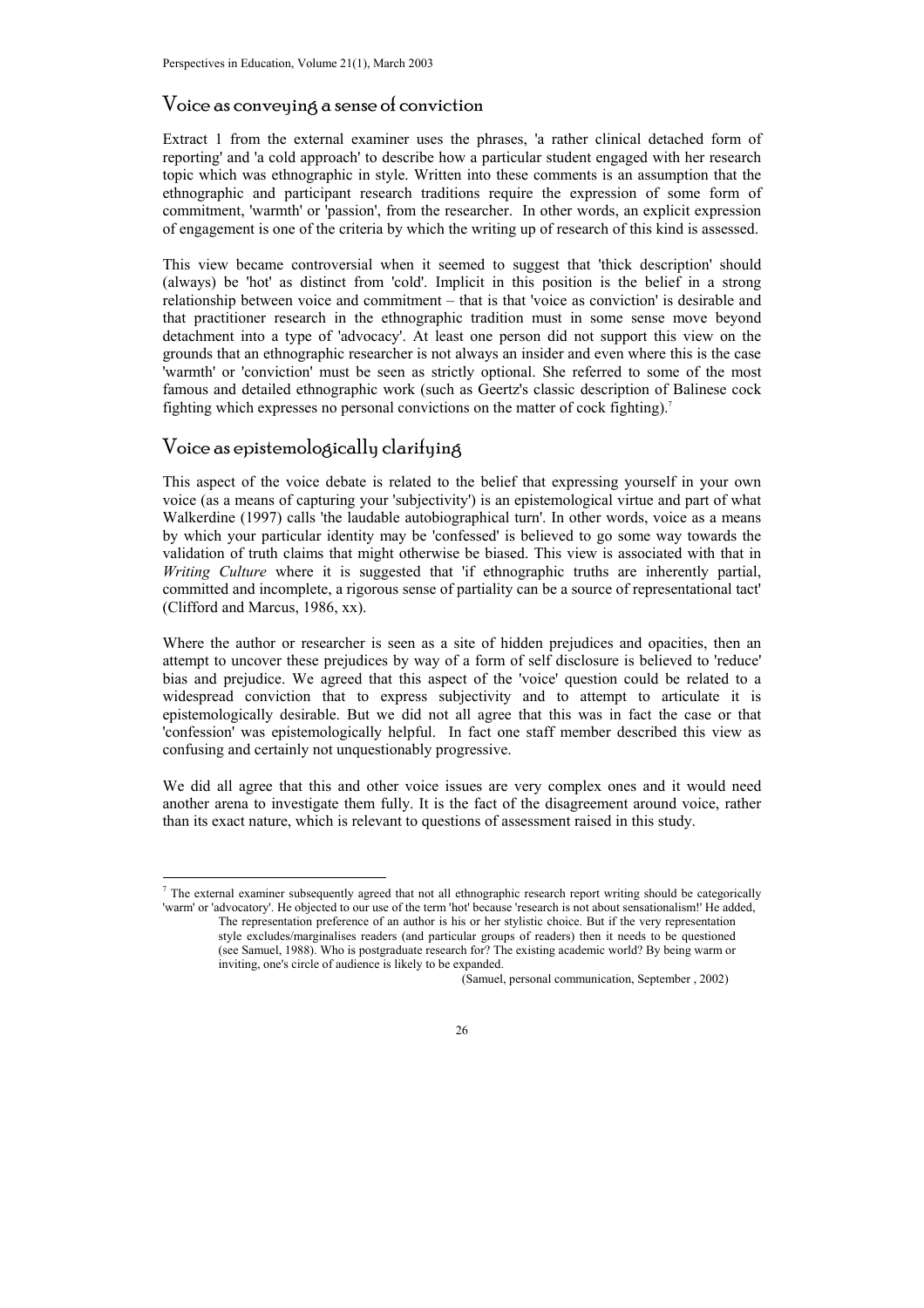### Implications for assessment practice

In summary, our research has produced the following findings: in investigating the evidence of inter-marker [un]reliability, we discovered shared categories, differences in how these are weighted and two unresolved issues. As a result, we conclude that the 'consistency' of assessment within and across universities aspired to by quality assurers (such as the HEQC in the South African case) is difficult to achieve.

To address the problem of [un]reliability which we believe has equity implications for students, we developed a set of banded criteria (Table 2) and agreed, provisionally, to weightings for the different categories of assessment. Further investigation will establish whether this instrument does in fact produce greater inter-marker reliability. Use of the instrument by different markers will also increase our understanding of whether or not the criteria have been adequately specified. In the meantime, this specification makes our assessment criteria transparent for students, staff and the external examiner.

The use of language and the use of voice remain unresolved issues. These have been addressed in different ways. With regard to language, we were able to agree on the end points of a language continuum  $-$  what constitutes a distinctive use of language, what is passable and what constitutes a failure. We have a shared understanding that there is a continuum between these end points and that it is impossible to provide fixed, graded points along this continuum because of the difficulties of assessing language in isolation from the other categories of assessment.

The question of voice proved to be more intractable because of the fundamental philosophical disagreements. While we have provided the poles of the cline, there are some staff who do not position themselves at these poles nor do they imagine themselves at some position on the cline. There is also no way of including voice in a set of banded criteria, as the poles of the cline are not tied to grades in the way the language poles are. At this stage multiple marking and the averaging of the marks awarded across markers seems to be the fairest way of dealing with differences across markers. Further research into the use of voice, needs to focus on students' writing as the data to be investigated.

What we have uncovered, in retrospect, may seem completely obvious, but until we undertook this investigation through the different forms of analysis, we were unable to articulate it. The process of making our implicit assumptions explicit has led to a greater awareness of the factors that produce and may continue to produce inter-marker [un]reliability in assessing students' research reports.

# References

Biggs, J. 1999. *Teaching for quality learning at University*. Buckingham: Society for Research in Higher Education and Open University Press.

Brown, S, Race, P & Smith, B. 1996. *500 tips on assessment*. London: Kogan Page.

Brown, G with Bull, J & Pendlebury, M. 1997. *Assessing student learning in higher* e*ducation*. London: Routledge.

Clifford, J & Marcus, G. 1986. *Writing culture: The poetics and politics of ethnography*. Berkeley: University of California Press.